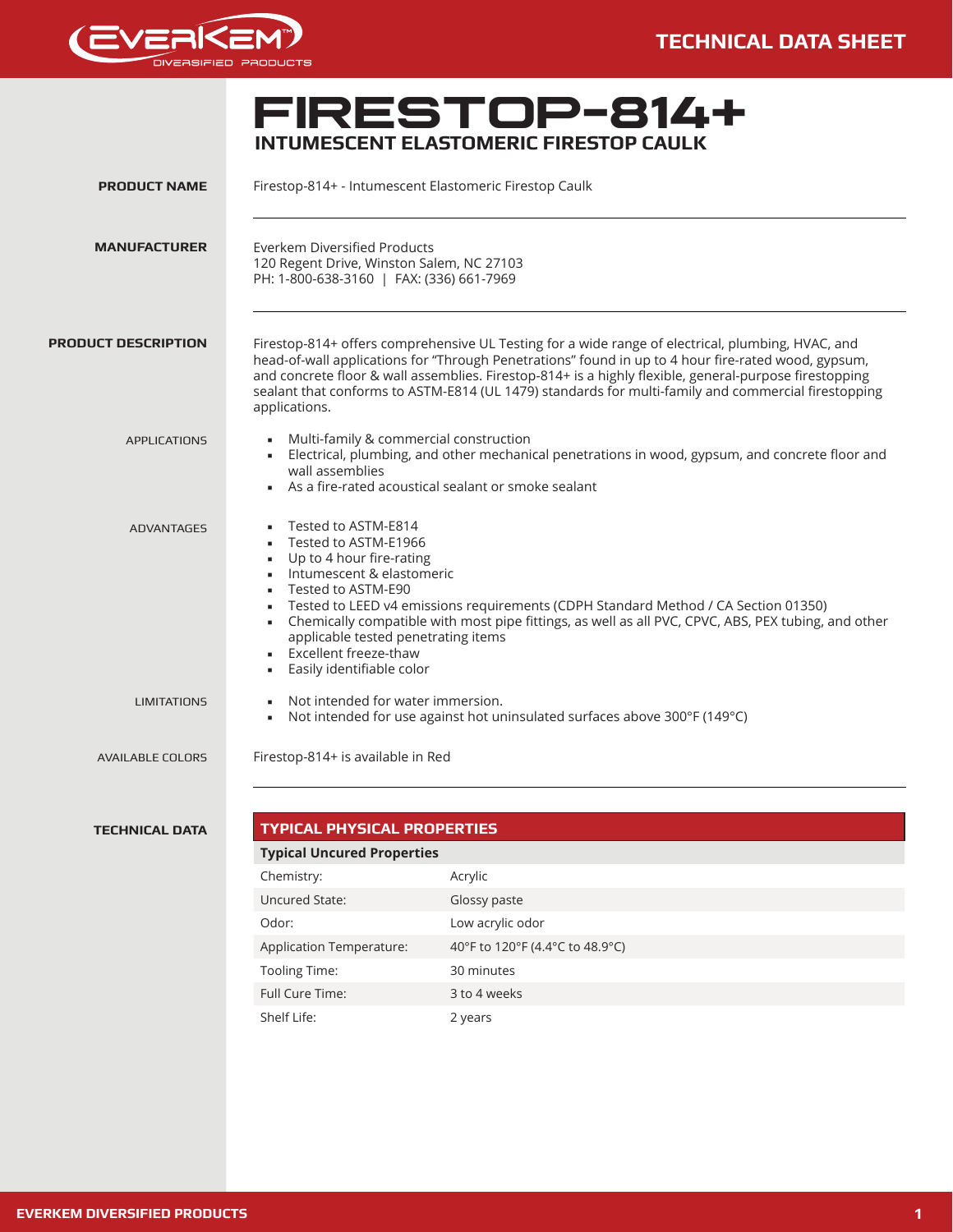

# **FIRESTOP-814+ INTUMESCENT ELASTOMERIC FIRESTOP CAULK**

### **TECHNICAL DATA (CONT.)**

| <b>Typical Cured Properties</b> | Curing conditions of 75°F (24°C) and 50% relative humidity)                                                                                                         |
|---------------------------------|---------------------------------------------------------------------------------------------------------------------------------------------------------------------|
| Cured State:                    | Rubbery solid                                                                                                                                                       |
| ASTM-E814:                      | Tested to ASTM-E814 "Standard Test Method for Fire Tests of Penetration<br>Firestop Systems"                                                                        |
| ASTM-E1966:                     | Tested to ASTM-E1966 "Standard Test Method for Fire-Resistive Joint<br>Systems"                                                                                     |
| ASTM-E84:                       | Meets ASTM-E84 "Standard Test Method for Surface Burning Characteristics<br>of Building Materials" 10 Flame Spread / 0 Smoke Developed                              |
| ASTM-E90:                       | Tested to ASTM-E90 "Standard Test Method for Laboratory Measurement of<br>Airborne Sound Transmission Loss of Building Partitions and Elements" in a<br>65 STC Wall |
| LEED v4 Emissions:              | Tested to CDPH Standard Method / CA Section 01350 Emissions Testing                                                                                                 |
| Service Temperature:            | Tested to time-temperature requirements of ASTM-E119                                                                                                                |
| Paintability:                   | Paintable with latex paint after 2-hours; with oil-based paint after 24+ hours                                                                                      |
| Movement:                       | Elastomeric, suited for uses where dynamic movement is expected                                                                                                     |
| V.O.C. Content:                 | $< 10$ g/l                                                                                                                                                          |

APPLICABLE STANDARDS & SPECIFICATIONS

## **SPECIFIED DIVISIONS**

- Section 07 84 00 Firestopping
- Section 07 84 13 Penetration Firestopping
- Section 07 84 16 Annular Space Protection
- Section 07 84 43 Fire-Resistant Joint Sealants
- Section 07 86 00 Smoke Seals
- Section 07 92 00 Joint Sealants
- Section 07 92 13 Elastomeric Joint Sealants
- Section 07 92 19 Acoustical Joint Sealants
- Section 22 00 00 Plumbing
- Section 23 00 00 Heating, Ventilating, and Air Conditioning (HVAC)
- Section 26 00 00 Electrical
- Section 27 05 37 Firestopping Communications Systems

## **APPLICABLE STANDARDS/SPECIFICATIONS**

- ASTM-E814 Standard Test Method for Fire Tests of Penetration Firestop Systems
- ASTM-E1966 Standard Test Method for Fire Resistive Joint Systems
- ASTM-E84 Standard Test Method for Surface Burning Characteristics of Building Materials
- ASTM-E90 Standard Test Method for Laboratory Measurement of Airborne Sound Transmission Loss of Building Partitions and Elements.

#### **ECOSEAL STANDARDS**

- CDPH SM / CA Section 01350 Emissions Testing for LEED v4 Compliance
- V.O.C. Content: < 10 g/l

### **INSTALLATION**

SURFACE PREPARATION Surfaces should be clean of any debris or material that may prevent or deter adhesion. Such debris includes, but is not limited to: dirt, frost, loose particles, existing sealants, grease, oils, rust, etc.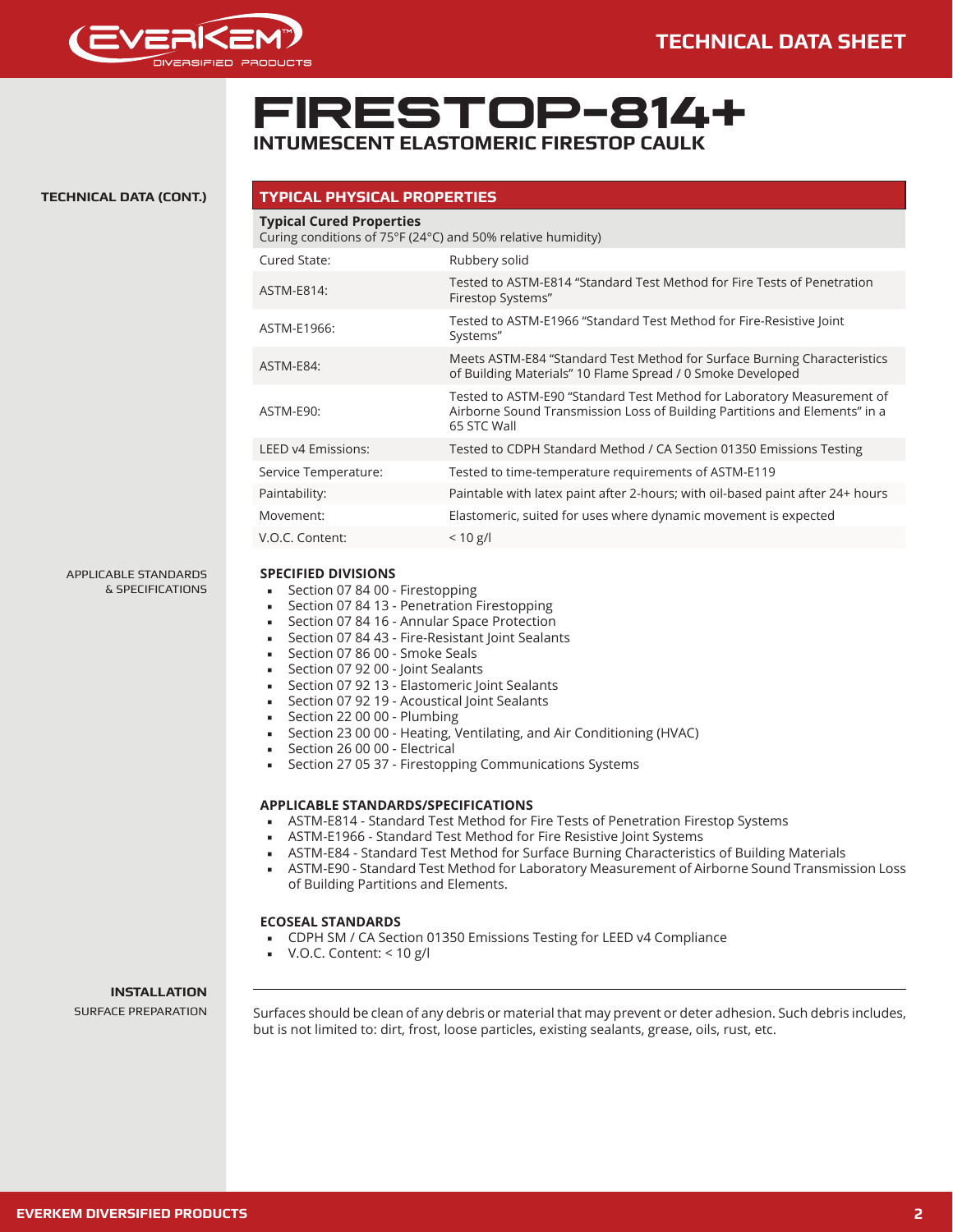

## **FIRESTOP-814+ INTUMESCENT ELASTOMERIC FIRESTOP CAULK TECHNICAL SERVICES** Everkem representatives are available to assist you in selecting the sealant or adhesive appropriate for your application. For further assistance contact your local Everkem Diversified Products representative, call our corporate office at 1-800-638-3160, or contact us via our website at www.everkemproducts.com. PACKAGING OPTIONS **PACKAGING OPTIONS Part # Description Packaging Color** FS814+ Firestop-814+ - 10.1 Fl. Oz. (298.7mL) Tube 12 tubes/case Red FS814+20 Firestop-814+ - 20 Fl. Oz. (591.48mL) Tube 16 tubes/case Red FS814+28 Firestop-814+ - 28 Fl. Oz. (828.06mL) Fiber Tube 12 tubes/case Red FS814+5 Firstop-814+ - 5 Gallon (106L) Pail Each Red Inspect the firestop system during the installation of the material. In the event post-installation inspection or destructive sampling is necessary, repair the damaged firestop system by replacing any material that was damaged or removed with the same product originally installed, and ensuring the assembly matches the original firestop listing. **MAINTENANCE AVAILABILITY** Firestop-814+ and other Everkem products are available from stocking distributors nationwide or direct from the manufacturer. For the name and telephone number of the nearest Everkem representative, call the number below or visit www.everkemproducts.com APPLICATION CLEANUP Excess caulk should be cleaned off tools and nonporous surfaces while it is the uncured state, using a dry cloth or paper towels. Excessive amounts may require the use of a solvent such as acetone or mineral spirits. Cured compound should be cut away. 1. Refer to the manufacturer's UL specified application procedures to ensure proper application of the firestop sealant. 2. Fill the annular space or void with Firestop-814+ to the required depth. 3. When encountering multiple wires or cables through a single penetration, be sure to apply caulking between and around wires to ensure complete contact of filling material with the wire substrates and annular space surface. 4. There should be no visible passage upon completion of the firestop application. 5. Sealant normally "skins over" in 15 minutes, dries to touch in 1 hour, and cures and in 24 hours. Allow 3 to 4 weeks for full cure. **INSTALLATION (CONT)**